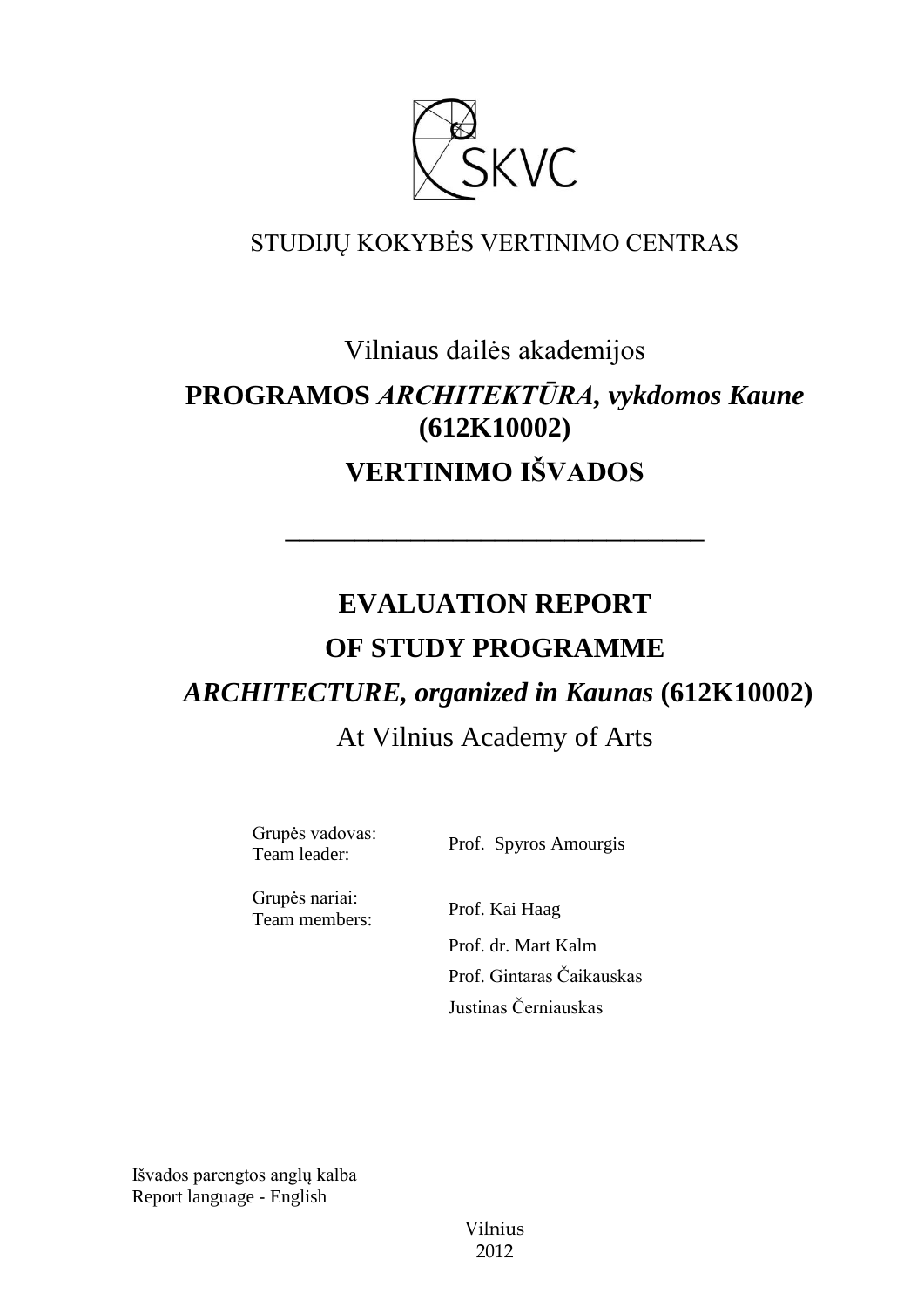# **DUOMENYS APIE ĮVERTINTĄ PROGRAMĄ**

| Studijų programos pavadinimas                           | <i><b>Architektūra</b></i>            |  |
|---------------------------------------------------------|---------------------------------------|--|
| Valstybinis kodas                                       | 612K10002                             |  |
| Studijų sritis                                          | menai                                 |  |
| Studijų kryptis                                         | architektūra                          |  |
| Studijų programos rūšis                                 | universitetinės studijos              |  |
| Studijų pakopa                                          | pirmoji                               |  |
| Studijų forma (trukmė metais)                           | nuolatinė (4)                         |  |
| Studijų programos apimtis kreditais                     | 240                                   |  |
| Suteikiamas laipsnis ir (ar) profesinė<br>kvalifikacija | Architektūros bakalauras, architektas |  |
| Studijų programos įregistravimo data                    | 02/08/2001, No. 1187                  |  |
|                                                         |                                       |  |

# **INFORMATION ON EVALUATED STUDY PROGRAMME**

–––––––––––––––––––––––––––––––

| Title of the study programme.                          | <b>Architecture</b>                 |
|--------------------------------------------------------|-------------------------------------|
| State code                                             | 612K10002                           |
| Study area                                             | arts                                |
| Study field                                            | architecture                        |
| Kind of the study programme.                           | university studies                  |
| Cycle of studies                                       | first                               |
| Study mode (length in years)                           | full time $(4)$                     |
| Scope of the study programme in credits                | 240                                 |
| Degree and (or) professional qualifications<br>awarded | Bachelor of Architecture, Architect |
| Date of registration of the study programme            | 02/08/2001, No. 1187                |

Studijų kokybės vertinimo centras

The Centre for Quality Assessment in Higher Education

©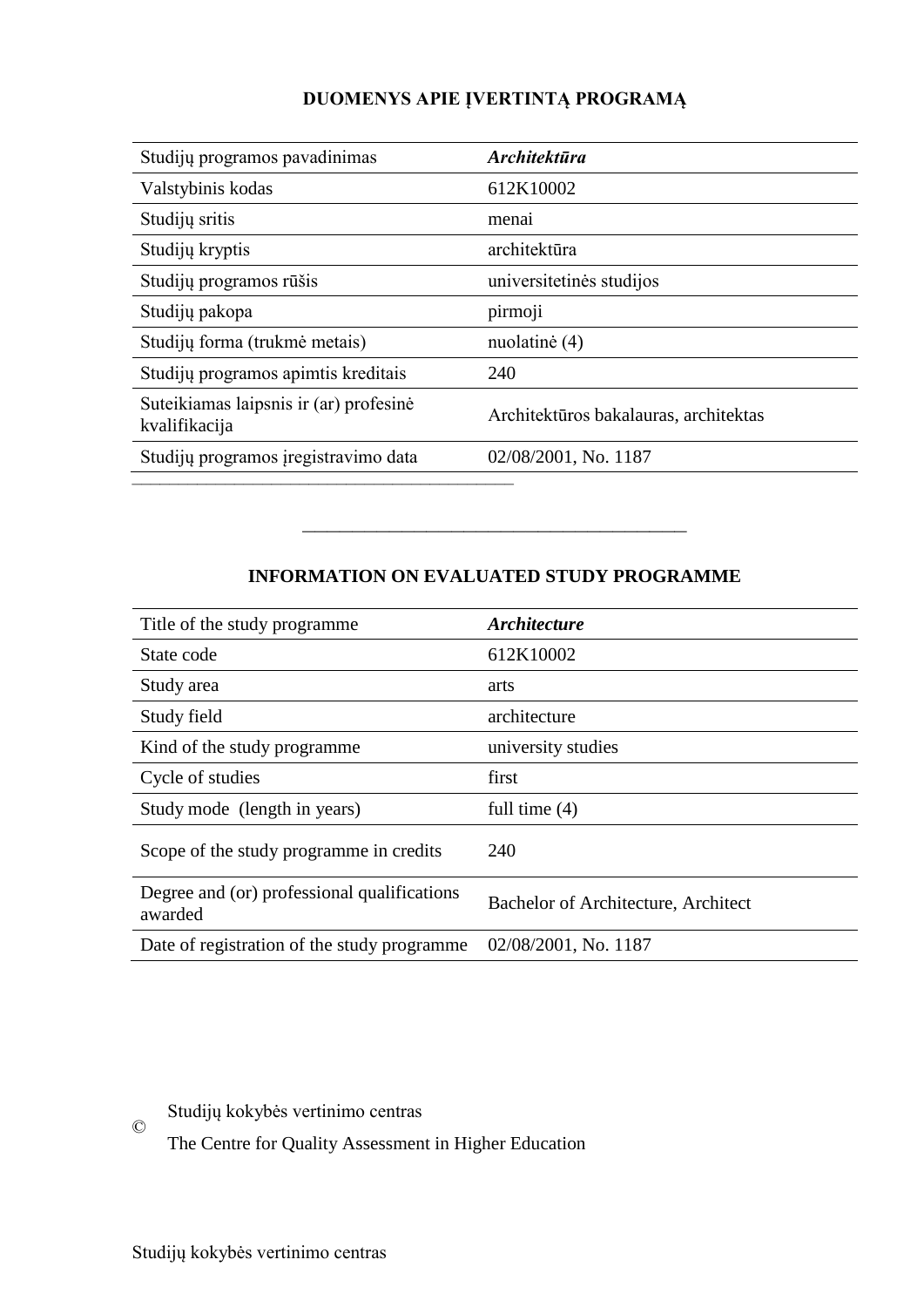# **CONTENTS**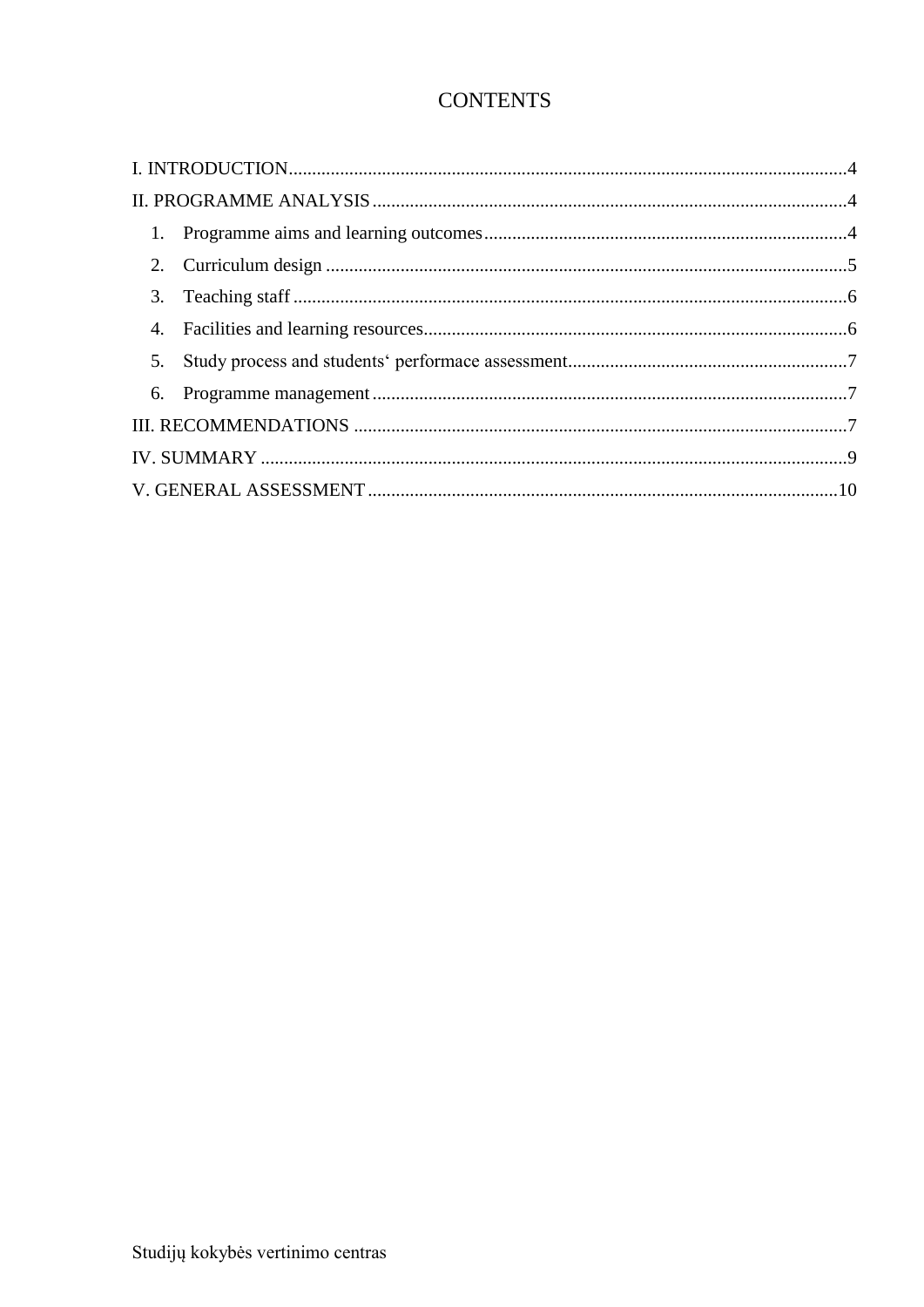#### <span id="page-3-0"></span>I. INTRODUCTION

The expert team Members visited the Vilnius Academy of Arts Kaunas Faculty on the 21 of May 2013. During the visit met with the administration, the committee that prepared the self evaluation report, teaching staff and visited all the facilities and the exhibition of the student projects, taking particular notice of the more recent work. In addition the Team met with representatives of the students, as well as a number of alumni, employers and social partners.

The Team was very pleased to observe the significant improvements of the facilities and furniture and equipment of the main building used by the Architecture Department.

### <span id="page-3-2"></span><span id="page-3-1"></span>II. PROGRAMME ANALYSIS

## *1. Programme aims and learning outcomes*

It seems that the main aim of the programme is to educate people who will enter the profession of Architects, as it is written in p.14 of the self-evaluation report "The aim of the bacelor study programme of architectur ....[is] to successfully finish the studies and **acquire the qualification degree in architecture and the professional qualifications of architect**". This places an obligation to provide a balanced education through training in a number of subjects essential to be able to design and supervise the construction of a building. Undoubtedly must also obtain a broader education through the history of buildings and the various phases of civilization and influences shaping and dealing with the built environment.

Regarding the focus of the programme there are various references such in the Selfevaluation Report, that stress the importance of humanities, art and the role of the Kaunas Faculty (KF) page 12, paragraph 5 "...one of the **most significant missions of the KF is maintain and foster the art level of the region** ....another equally important aim is raise, i.e. the school of architecture has to **possess an individual face** recognized in the whole of Lithuania." The notions **artistic** and **creativity** seem to be not only a proccupation in the report but is also reflected in the structure of the curriculum.

There are programmes offered for example in the United States that one can obtain a broader education in architecture leading to a Bachelors of Arts (BA) that does not lead to a professional degree (B Arch.), but gaining a broader education about architecture so that they may become historians or critics of architecture. If someone with such a degree wants to become a professional architect then has to continue studying 3,5 more years in order to supplement their education. It seems that Academy is trying to do both in one programme in four years.

The aims of the program as stated in the report should state more clearly that the program aims to train professional architects. The statement in paragraph 2.1 of the report page 11 it mentions "**the aim of the programme is to prepare highly-qualified specialists** who are able to work professionally **in the fields of building architecture, interior architecture and small architecture**" (the last "small architecture" is not clear it maybe it is a problem of the translation into English). All the previous listed areas are part of the general knowledge of an Architect! The reference "highly – qualified specialist" is also misleading, as the Bachelors in Architecture should provide a basic rounded knowledge in Architecture, and not of a specialist.

The Team Members appreciate the conscientious efforts made by the Department to prepare the Report and to describe in greater detail the specific learning outcomes (pages 17-19) and the related courses (paragraphs 2.2.1-2-3, however it would have been more efficient and less confusing for the reader, and potentially to students as well if next to each course were listed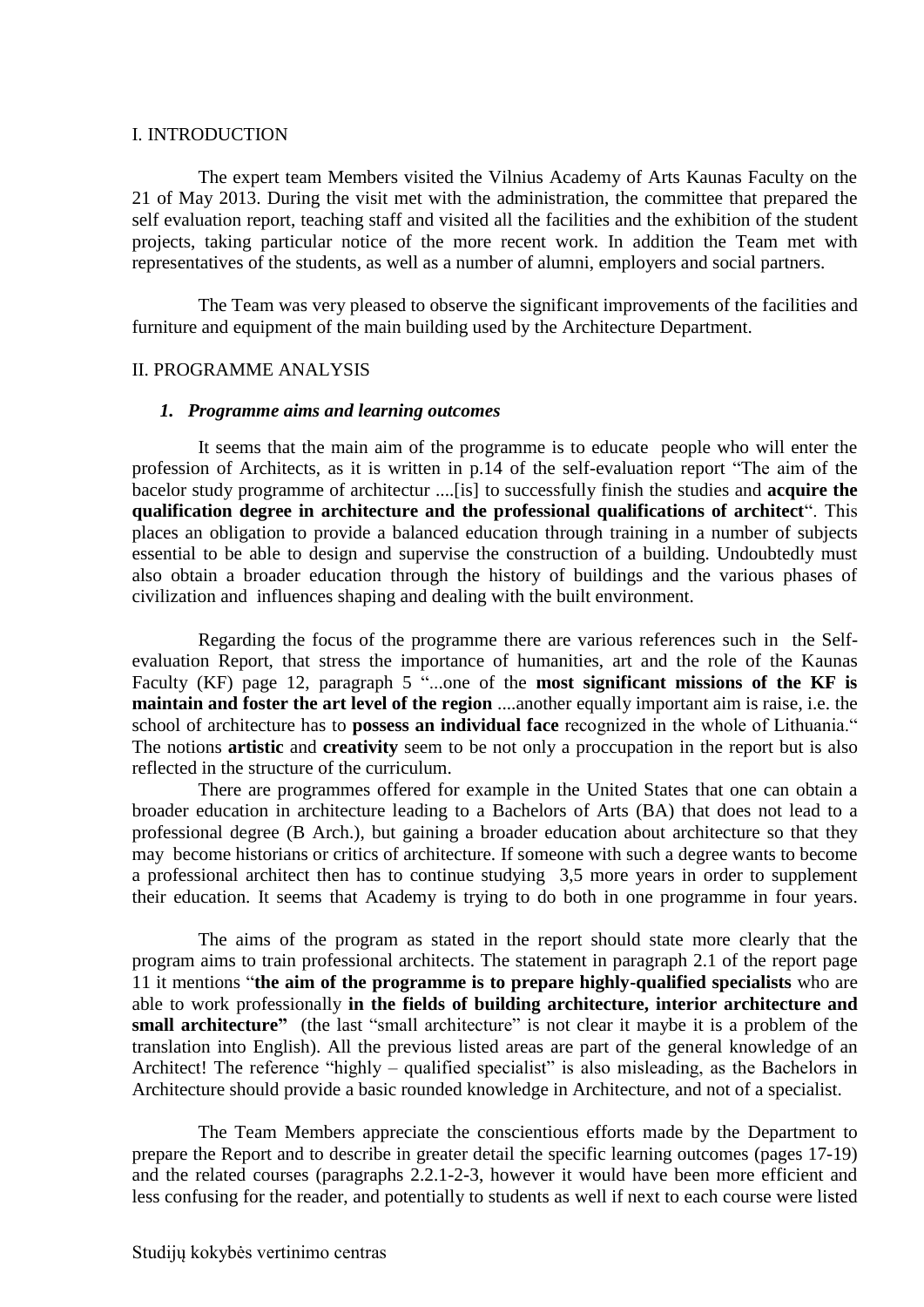the **key learning outcomes** at the completion of each course, that is the main areas of knowledge acquired in order to design buildings and supervise the construction of buildings i.e. structural systems, building materials, construction methods, environmental factors, health, physiological requirements and sociological needs of humans etc etc.

The name of the program "architecture" is correct while the program aims and learning outcomes are not consistent with the curriculum contents of generally accepted international best practices , as this is analysed further with the comments regarding the curriculum .

1.5.The aims of a programme training professional architects are the same anywhere , the method may vary, as is indicated in the previous paragraph 1.1.

# <span id="page-4-0"></span>*2. Curriculum design*

The programme meet state formal requirements for the first cycle university type of studies in Lithuania. The total number of credits is 240. The number of subjects taught per semester does not exceed 7. General university subjects consist of 15 credits, study filed subjects  $-174$ , elective courses  $-12$ , practice is given 15 credits, final work  $-18$ .

The curriculum deviates from prevailing international practices, in the following areas:

Art course are almost as many as the Architecture courses.

 More specifically Visual Art is taught 6 semesters, total 33 credits, or a total of 466 semesters Practice hours while.

 Architectural Design is taught 7 semesters plus one for the Bachelors degree project, total 47 credits or a total of 424 semesters Practice hours.

 History of Architecture is 1 semester, and History of Architecture and Art are 3 more semesters, while there are 3 more courses of History of Art, with additional ones listed under specialty items category.

 Construction are 4 semesters, two of which combined with Computer-Aided design.

 Building Technology are 4 semesters, if these are to teach structures, then are missing the following courses: (a)Building Materials and Specification, (b)Mechanical installations, (c) Electrical installations, and (d) Lighting.

The above imbalances of the curriculum is to the detriment of technology subjects which are more and more becoming essential due to safety , cost , energy conservation and environmental factors.

The architecture design exercises should be more each semester so that the students are exposed to a variety of typological problems i.e. residential, offices, commercial, schools, medical etc. as well as to a variety of scales from small buildings , to mixed uses buildings, and to an urban design scale, as well as designing details of an interior problem. The 7 design projects are not enough to cover the range and scale of problems that they should be exposed.

Elective courses should be grouped in general categories supportive or enhancing the core courses.

English as a foreign language, or in fact any other foreign language must be taught more vigorously learning to handle the business language as well as the professional vocabulary.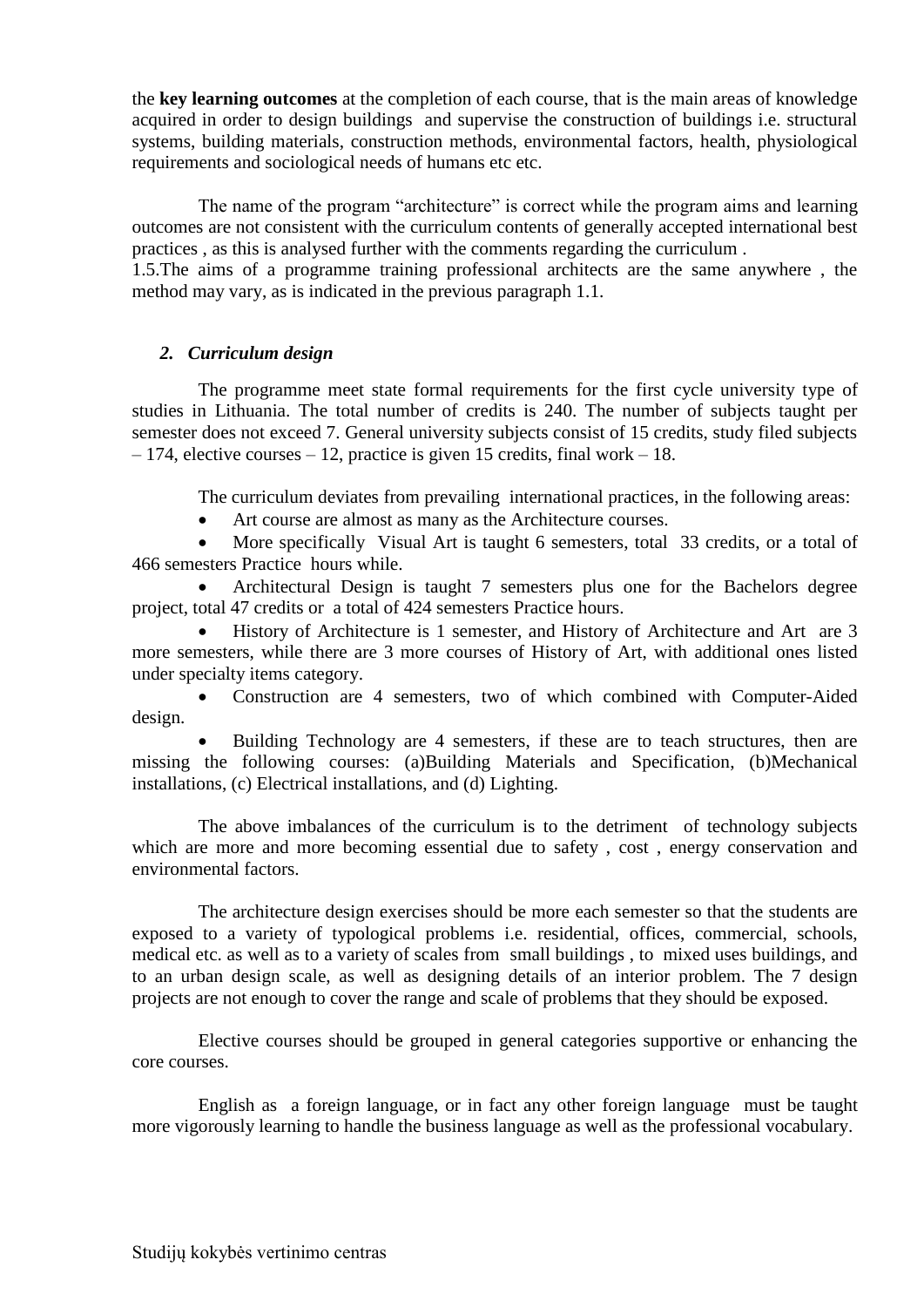In conclusion the curriculum reflects the bias to art training as opposed to architectural design.

Art is free of constraints of reality, while Architecture is accountable to realities, from the safety of a structure, the cost of construction, the maintenance, the response to the health conditions and needs of the users, their emotional appreciation of the quality of the spaces and the response to the natural and cultural environment.

Creativity that is mentioned in the report can not be taught, it can be cultivated. Each individual has different abilities, those who are more imaginative will develop more and those that are less should learn what they should not do.

The design training of the students is based on a trial and error process through numerous design exercises while they should obtain as well a good technical background. There is no doubt that humanities courses are essential as they cultivate the personality, but within a reasonable measure as also technical subjects are essential for the architectural profession.

### <span id="page-5-0"></span>*3. Teaching staff*

The teaching staff is adequate for the Bachelors level programme, the staff fully meet legal formal act requirements, 4 professors, 17 associate professors, 3 doctors of sciences and 10 lecturers teach at the programme. 88 percent of the study field subjects are taught by scientists or recognized artists.

Neither the Administration or the faculty complained about the teaching staff numbers, while there was mention that there are no funds regarding professional development of the teaching staff.

Most of the teaching staff are practicing architects and the Team understands they are well known professionals, members of professional associations. Their practical experience related to the taught subjects.

Efforts must be made to develop some faculty exchange ties with universities in other countries as well as promoting studenty exchanges.

#### <span id="page-5-1"></span>*4. Facilities and learning resources*

The university has dramatically improved the main building of the Architecture Department and is anticipating soon to begin building construction work for housing the library.

New library acquisitions deal mostly with basic information on buildings rather than scholarly publications.

It is advisable and more efficient to team with the libraries of the Kaunas Technical University and the other universities for electronic magazines.

Previous expert team, which evaluated the programme in 2010 recommended to seek more student practice places with architects, who are not teaching at the academy. Self evaluation report, 2.4.16 p. explains that *"*The supervisor of practice of the students of the third year is a practicing teacher. He organises the process and evaluates the results; therefore, during practice students have a possibility to communicate professionally with other architects of the studio, who do not work in the Department of Architecture of Kaunas Faculty." Expert team recommends continue seeking opportunities for students to give external experience, in various forms of education.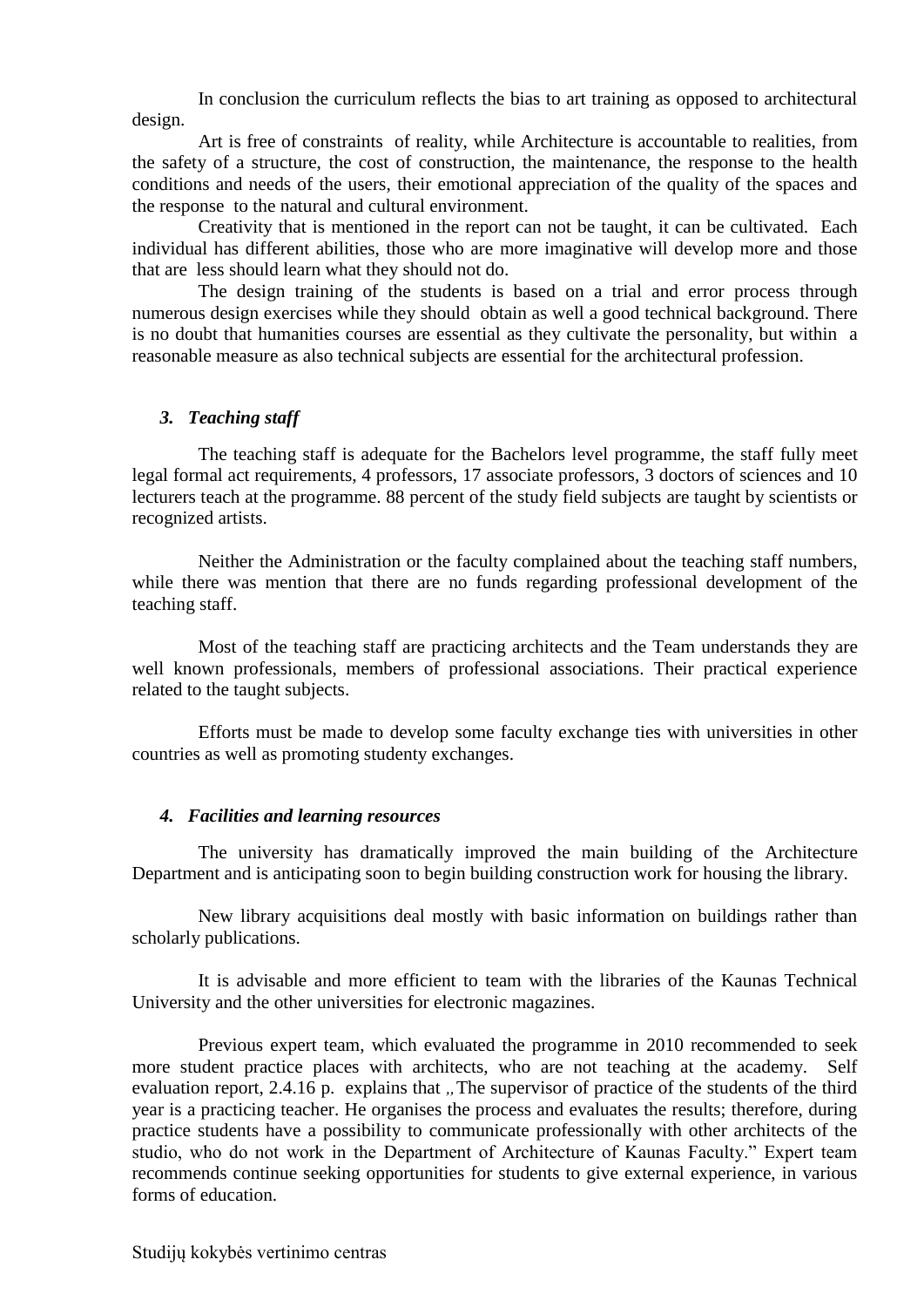#### <span id="page-6-0"></span>*5. Study process and students' performace assessment*

The Team met with a group of students, who were invited to meet with the experts.

The students are admitted through a national system, the requirements for architecture studies are set by the Academy, following the general provisions of Ministry of Education and Science. Entrance exam allows to admit students who are more motivated and are better prepared for future profession. Meting with prospective students and additional classes held for ithoes interested in studies, help to maintain a stable number of students.

The students were aware of the questionaires and the process, which is a positive feature. The evaluation forms are issued once a year.

Students appear not to be using the library, which is something that they should be encouraged to do.

Students participate in projects and events outside the academy, however, mobility of students, going for practice or exchange semester aborad, allocating Erasmus positions, must be increased.

The assessment system is clear, introduced to the students.

Opportunities for profesional practice by the students must be increased. This remark was made in the previous expert team report as well.

### <span id="page-6-1"></span>*6. Programme management*

The internal evaluation process is based on an annual report by the "Methodic Commission to the "Faculty Assembly". Also internal evaluation of the "courses" by the students were distributed only once a year.

Internal evaluation report was made available to the students after its completion.

The evaluation process must encourage the participation of all interested parties. It should be used each year as a process for making progress, rather than preparing a report when it is time to have an external evaluation.

Efforts must be made to attract more applications to allow more choices in selectng future Students.

The Department is functioning more evenly than previous evaluations and it appears it enjoys the support of the central administration, several improvements of the facilities visible.

#### <span id="page-6-2"></span>III. RECOMMENDATIONS

3.1. The main problem that holds the Department back from developing and strengthening the curriculum is the concern of the "identity" of the programme and the notion of being a Department within an "Academy of Art". The faculty should accept the fact that it is educating Architects AND NOT exclusively Fine Art majors. That does not mean that the students must not have aesthetic sensitivities or not being creative. Therefore **appropriate adjustments must be made in the curriculum towards this end.**

3.2. The resolution of the above mentioned problem of the identity concept would also reflect in more focused aims and the clarification and the learning outcomes .More specific and clearer statements would be easier for the teaching faculty to apply and for the students to learn

3.4. Efforts must be made to continue with the improvements of the facilities and particularly with the library resources.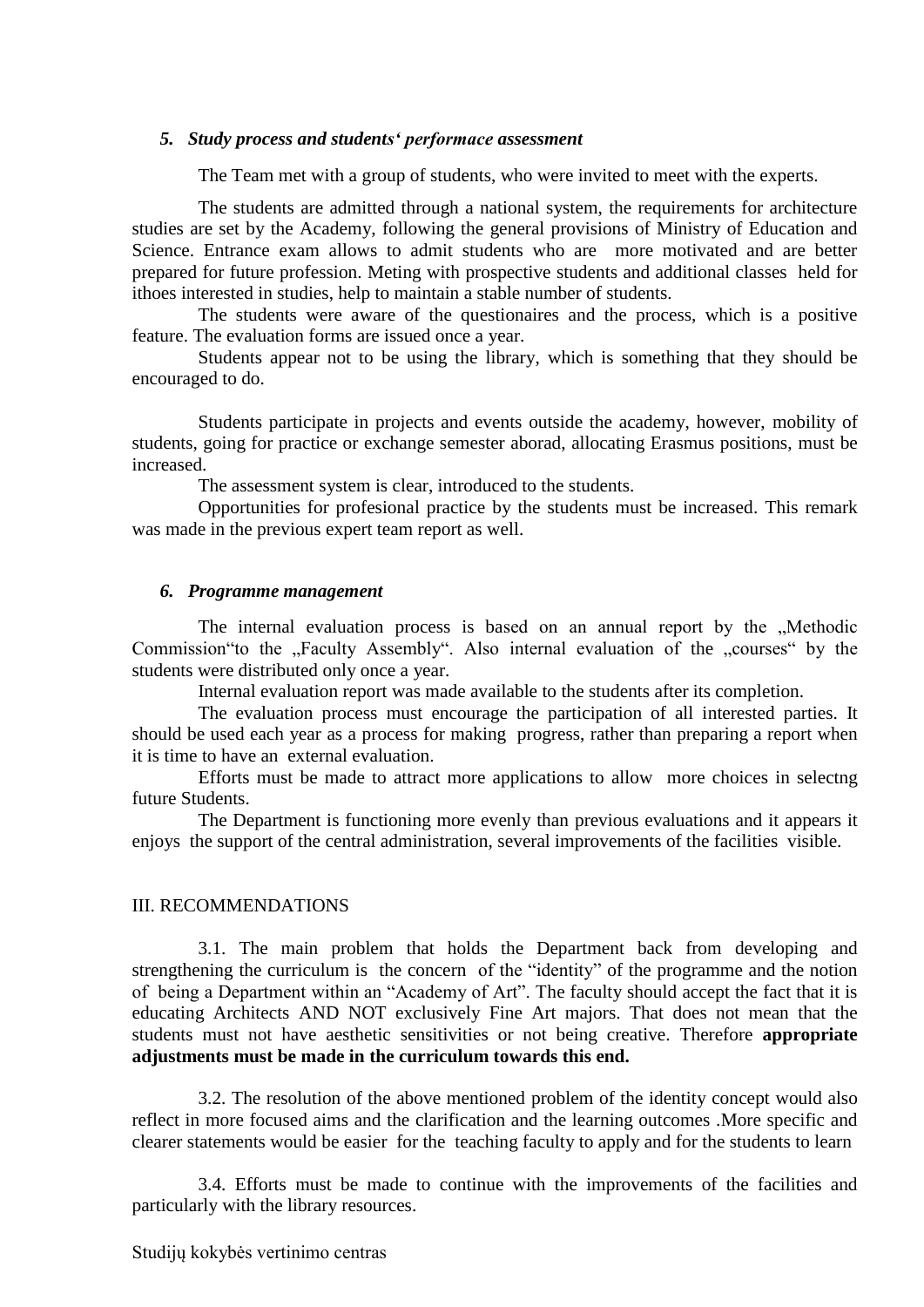3.5. Efforts must be made to create possibilities for faculty and student exchanges with universities abroad.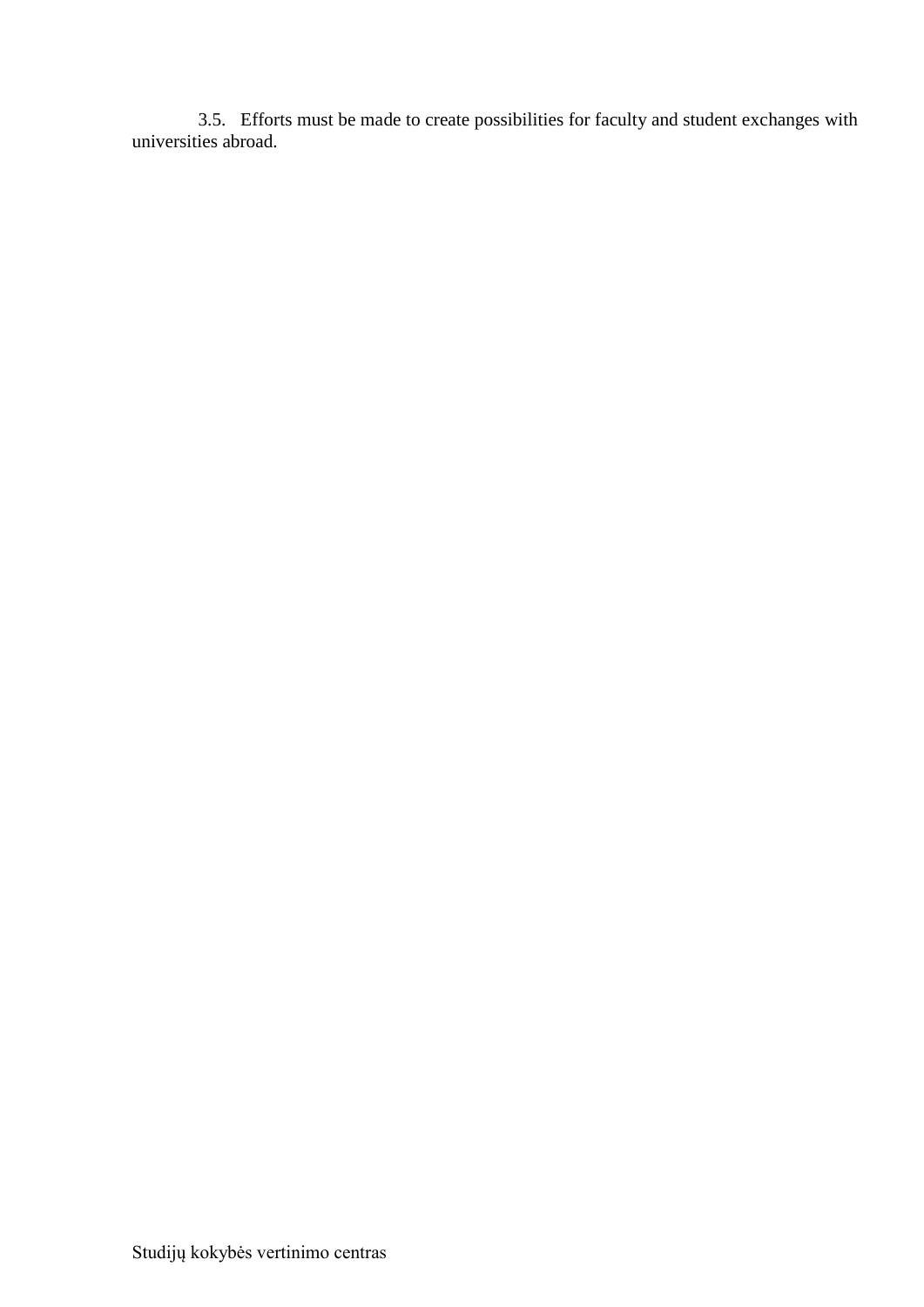## <span id="page-8-0"></span>IV. SUMMARY

The Department is taking time to adjust to the new role of an Academy of Art in the 21st Century from the dominance of fine arts to the development of applied arts and architecture. The synergy of related subject areas, with distinct role each, is the strength of a "thematic" university such as an Academy of Art. Changing perceptions of people takes time and the sooner a problem is recognized the easier will be the transition. Getting to study next to each others Fine Arts students and Aplied arts and Architecture students they don't need all to go through the same path but by working parallel with each other they benefit by observing/ learning what each other are doing. When the above distinctions are accepted then the clarity of the aims of the Architecture programme and the curriculum will be easier and accordingly improved.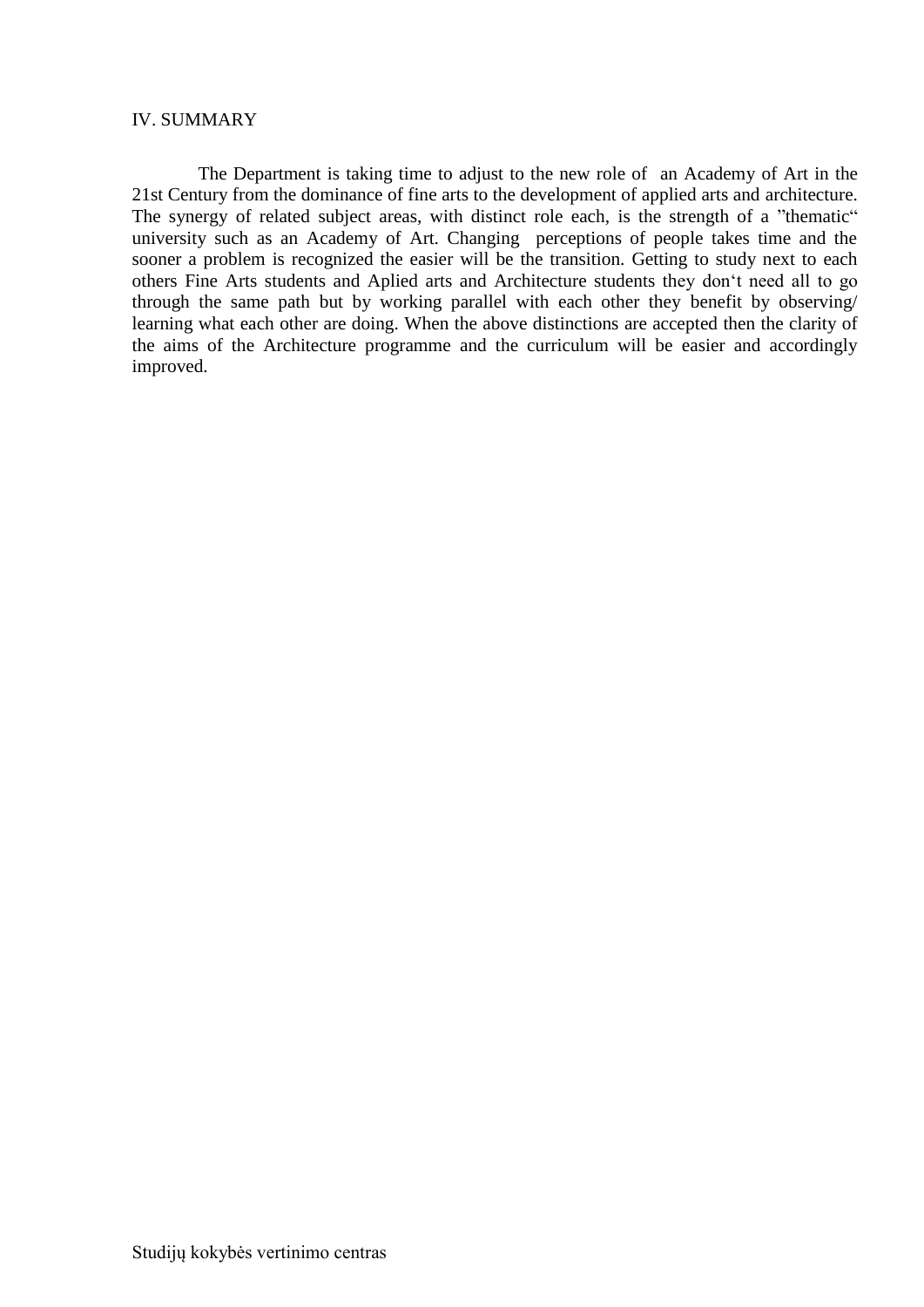# <span id="page-9-0"></span>V. GENERAL ASSESSMENT

The study programme *Architecture, organized in Kaunas* (state code – 612K10002) of Vilnius Academy of Arts is given **positive** evaluation.

| No. | <b>Evaluation Area</b>                             | <b>Evaluation Area</b><br>in Points* |
|-----|----------------------------------------------------|--------------------------------------|
|     | Programme aims and learning outcomes               |                                      |
| 2.  | Curriculum design                                  |                                      |
| 3.  | Teaching staff                                     |                                      |
| 4.  | Facilities and learning resources                  |                                      |
| 5.  | Study process and students' performance assessment |                                      |
| 6.  | Programme management                               |                                      |
|     | <b>Total:</b>                                      | 15                                   |

*Study programme assessment in points by evaluation areas*.

 $*1$  (unsatisfactory) - there are essential shortcomings that must be eliminated;

2 (satisfactory) - meets the established minimum requirements, needs improvement;

3 (good) - the field develops systematically, has distinctive features;

4 (very good) - the field is exceptionally good.

Grupės vadovas:

Team leader: Prof. dr. Spyros Amourgis

Grupės nariai: Team members:

Prof. Kai Haag Prof. dr. Mart Kalm Prof. dr. Gintaras Čaikauskas Justinas Černiauskas

#### IV. SANTRAUKA

Katedra po truputį įsisavina naują XXI-ojo amžiaus Dailės akademijos vaidmenį, kuriame no dailės dominavimo pereinama prie taikomųjų menų bei architektūros plėtojimosi. Susijusių dalykų sričių, iš kurių kiekviena turi savo išskirtinį vaidmenį, sąveika yra "teminio" universiteto, kaip Dailės akademija, stiprioji pusė. Besikeičiantis žmonių suvokimas atima laiko, ir kuo anksčiau pripažįstami spręstini klausimai, tuo lengvesnis pereinamasis laikotarpis. Siekiant, kad ir dailės studentai, ir taikomosios dailės bei architektūros studentai studijuotų greta, jiems nereikia visiems eiti tuo pačiu keliu, tačiau studijuodami lygiagrečiai jie gauna naudos stebėdami

\_\_\_\_\_\_\_\_\_\_\_\_\_\_\_\_\_\_\_\_\_\_\_\_\_\_\_\_\_\_\_\_\_\_\_\_\_\_\_\_\_\_\_\_\_\_\_\_\_\_\_\_\_\_\_\_\_\_\_\_\_\_\_\_\_\_\_\_\_\_\_\_\_\_\_\_